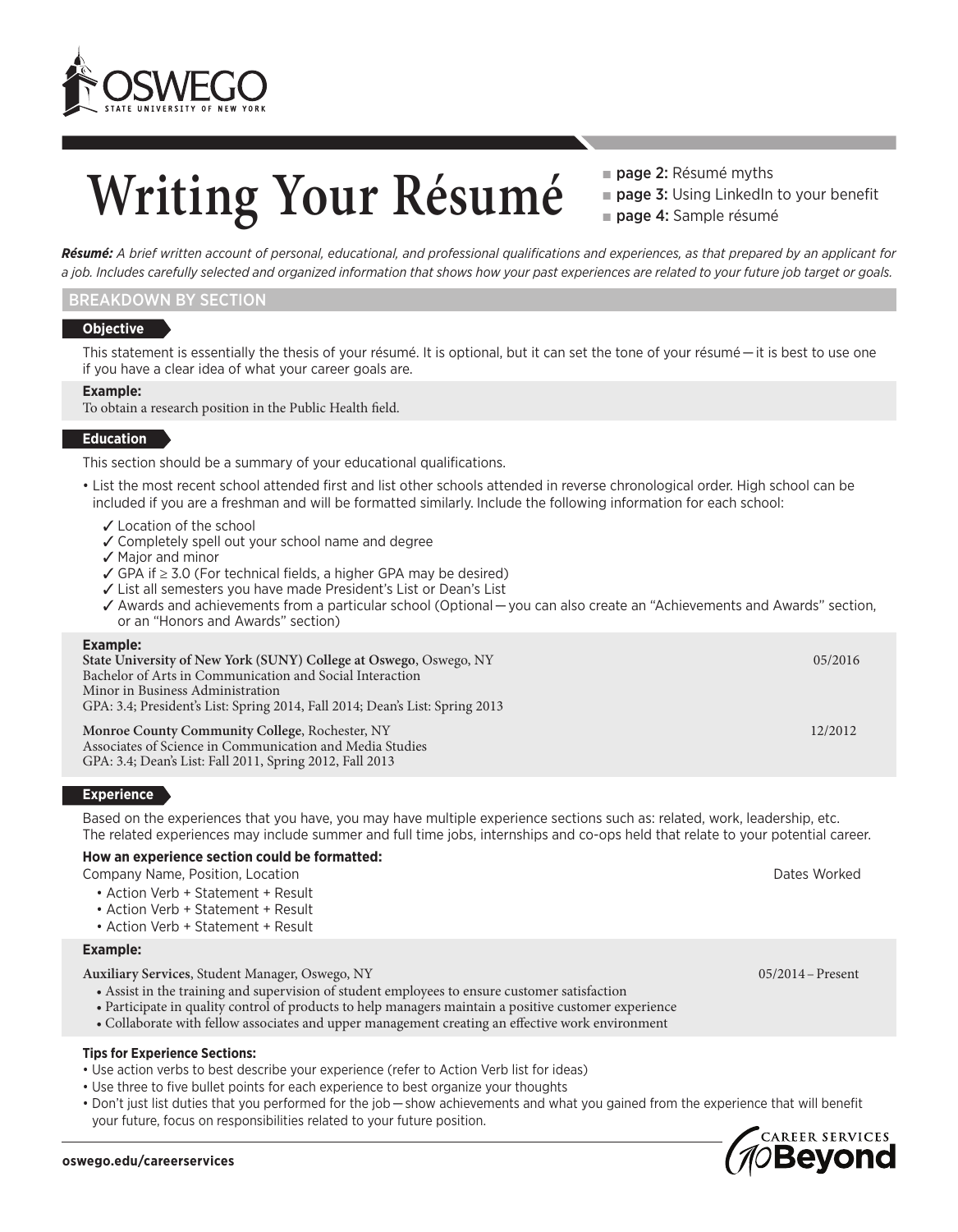#### BREAKDOWN BY SECTION continued....

#### **Volunteer/ Extracurricular**

A résumé should not only include work experience, but it should also include extra-curricular involvement and volunteer experience. Employers appreciate well-rounded candidates with a variety of interests and experiences. This section can be formatted as shown below or you may choose to format it like your experience section.

#### **How a volunteer section should be formatted:**

Volunteer, Name of Organization or Event Dates Optional Dates Optional Dates Optional

#### **How an extra-curricular section should be formatted:**

Member/Officer Title, Name of Organization or Event Dates Optional Dates Optional

#### **Example:**

Treasurer, Zoological Student Association (SUNY Oswego) Member, Go Green Team (SUNY Oswego) Volunteer, United Way Walk, Oswego, NY Volunteer, Salvation Army, Rochester, NY

#### **References**

Employers will ask for references at some point during the search process — you do not need to list your references or indicate that they are "available upon request" on a résumé.

#### **Additional Sections**

Additional résumé sections may include:

- Related Coursework
- Skills (Technical/Computer, Language)
- Certifications
- Honors and Awards
- Affiliations

Note: **Education** and **Experience** sections are required because they are the two most utilized among college students. All other sections depend on personal preference and history.

## Résumé Myths

#### 1. Keep your résumé to one page

This is not necessarily true — traditional college students may not have a significant amount of experience and will typically be able to fit their experience on one page. If you do have more than one page, make sure it is at least a page and a half and consists of quality information.

#### 2. You need an objective statement

Cover letters can substitute for an objective statement and are required for most job/internship applications. Employers focus on experience and involvement within the résumé and will often skip right over an objective statement.

#### 3. It's all about you

Actually, it's all about the organization. Ultimately, you want to include information about yourself that the employer is looking for. It is critical that you connect your specific skills and experiences to their needs.

#### 4. One general résumé will suffice

Résumés should be written specifically towards what you are applying for. Depending on job outlook, you should tweak your résumé based on the requirements for that job. For each position you are applying for, try to match your experiences with the details on the job description.

- 5. A résumé should only include paid experiences Experience in clubs and internships may speak more to your skills for your potential career than a paid part-time summer job. Unpaid but very relevant experience can be in a section such as "Relevant Experience."
- 6. GPA is a top consideration for employers This is true for some majors, but not all. Technical majors such as Accounting, Finance, and Computer Science may place a higher priority on GPA than others.
- 7. Résumés should include entire work history This will not necessarily help you if most of your experience is unrelated to your potential career field. Pick and choose experiences that will highlight the skills needed for potential career paths.
- 8. Hard copy (paper) résumés are good enough Online presence through LinkedIn and other professional social platforms is becoming critical and will outweigh traditional résumés in the future.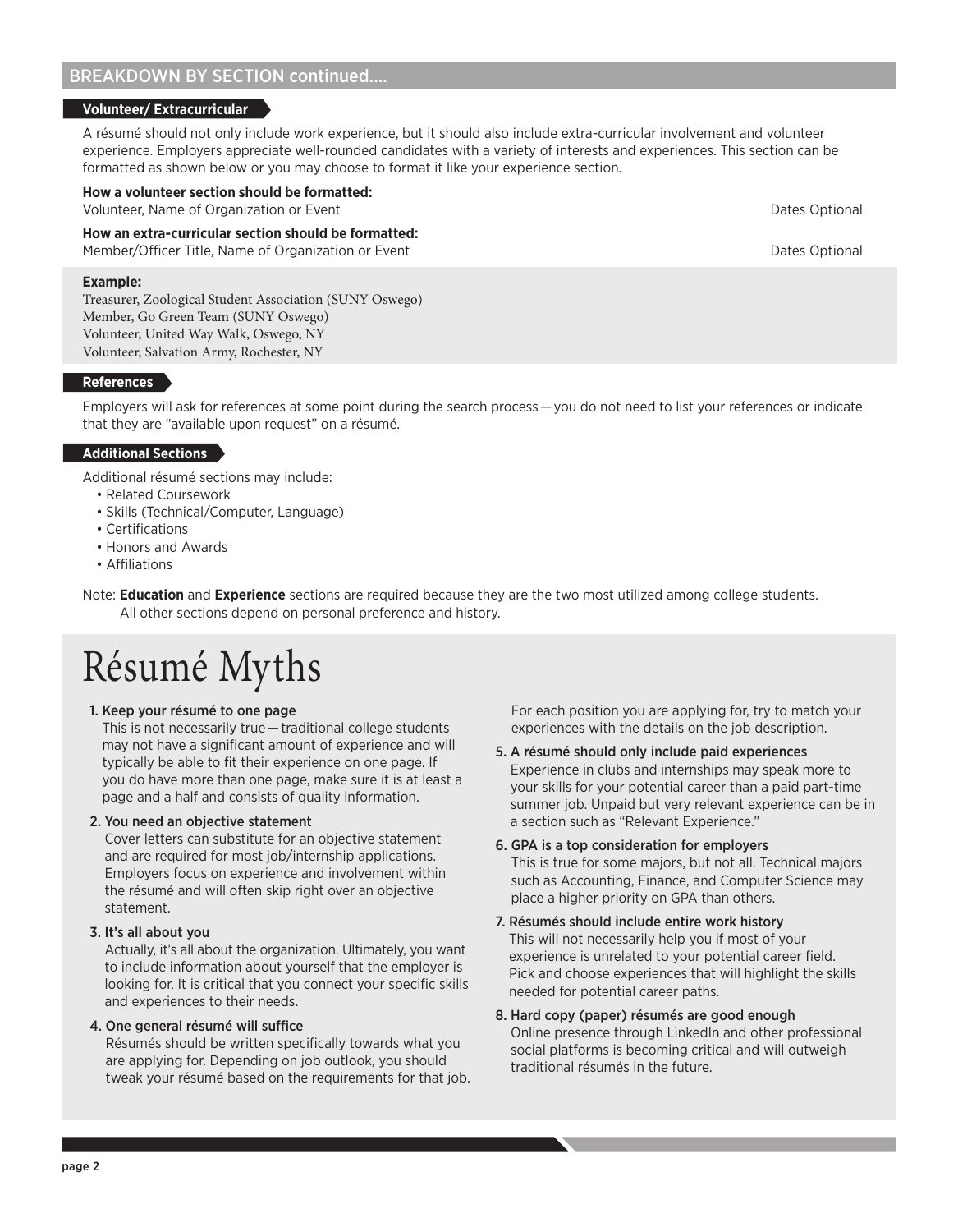# Using Linked in to your benefit

#### **How can you use LinkedIn?**

- ✓ Connect with SUNY Oswego Alumni: There are nearly 80,000 SUNY Oswego Alumni who are working in every conceivable field. Narrow that list by major, industry, specialty, geography and more. Find alumni doing what you want to do and reach out!
- ✓ Join Professional Associations and Organizations: Join groups related to your vocational interest! This will allow you to make connections, stay on top of the trends in your field, and learn the vocabulary of your industry.
- ✓ Company and Geographic Research: Find alumni who work for an organization in which you are interested. Want to move to Miami Beach or Billings, Montana? Connect with Alumni who have successfully transitioned.

#### **Ways to Improve Your LinkedIn Profile:**

- 1. Create a URL that is simple and concise.
- 2. Add your top skills and ask co-workers and students to endorse you for those skills.
- 3. Add volunteer experience to your profile — it makes you more marketable to employers.
- 4. Make sure your profile is 100% complete.
- 5. Secure brief recommendations from supervisors, faculty, and others.
- 6. Create a quick but powerful summary.
- 7. Upload a profile photo.

### FACT FILE...



Adding a profile photo could result in 14 times more views than someone without.



A summary of 40 words or more makes you more likely to turn up in a future employer's search.



Member who include skills get around 13 times more profile views.



Adding an industry could get you 15 times more profile views.



Your profile is 5 times more likely to be viewed if you join & are active in groups.



Members who have an education on their profile receive an average of 10 times more profile views than those who don't.



42 percent of hiring managers surveyed by LinkedIn say they view volunteer experience as equivalent to formal work experience.

*source: http://blog.linkedin.com/2014/07/01/creating-a-killer-linkedin-profile-tips-from-link-humans/*

The Career Services Office is willing to help you develop the perfect LinkedIn profile! You can utilize the LinkedIn Photo booth at any of our events, or by stopping by the Compass between 10:00am and 4:30pm Monday through Friday.

Visit us at Career Services at the Compass, 145 Campus Center or online at oswego.edu/career services